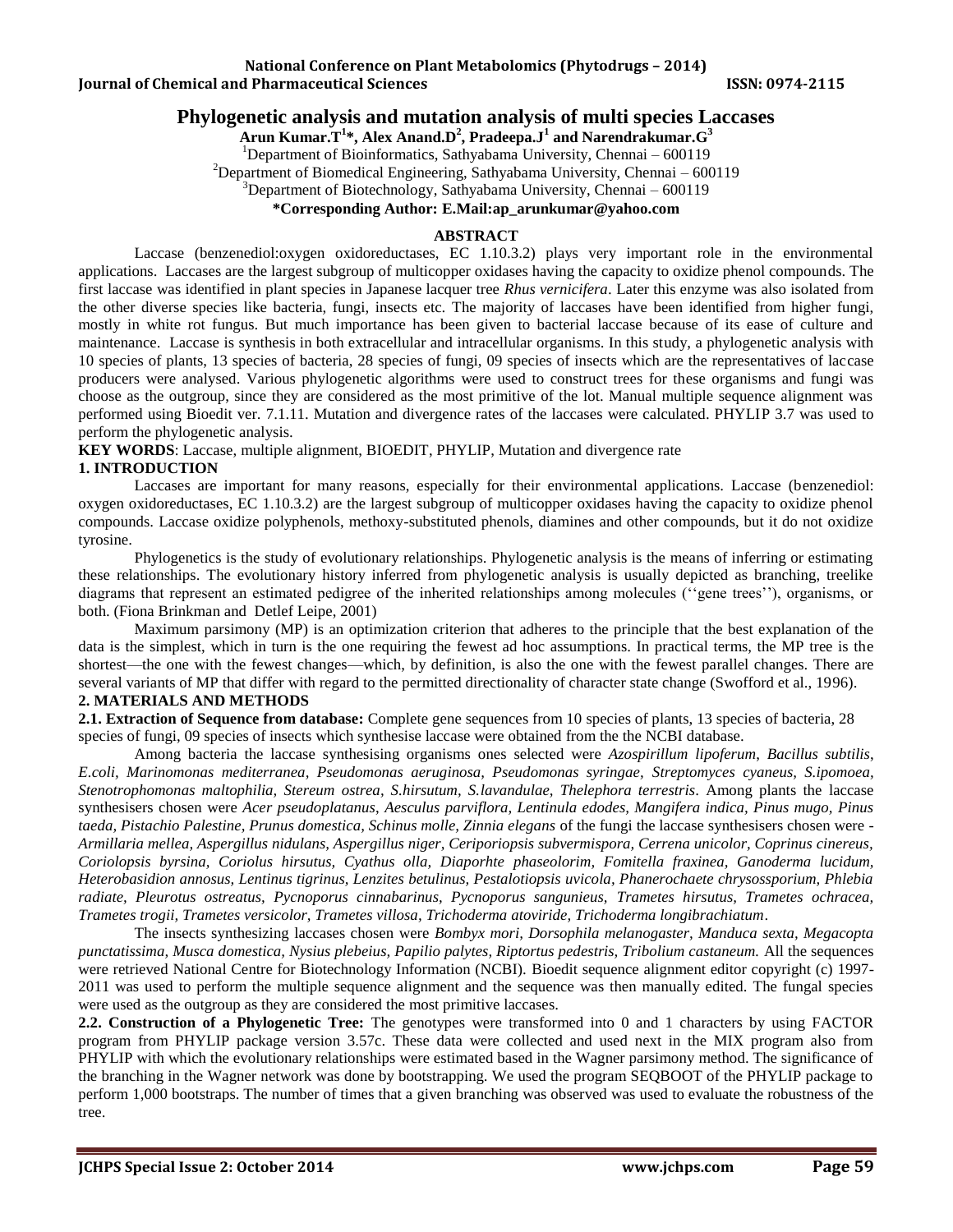## **National Conference on Plant Metabolomics (Phytodrugs – 2014) Iournal of Chemical and Pharmaceutical Sciences ISSN: 0974-2115**

**2.3. Steps involved in the DNAPARS maximum parsimony analysis:** The sequence file was converted into the NBRF/ PIR format using Readseq. BIOEDIT was used to perform the multiple alignment with a .PHY output – gave first line with numbers of sequences and length of alignment, and then sequences interleaved. \*.PHY file was renamed as "infile". Seqboot.exe was run with 1000 replicates option which gave an outfile. The outfile was renamed as the "infile". DNApars.exe was run using multiple (20) data sets option which gave multiple treefiles. Treefile was renamed as the "intree". Consense.exe was run which gave a consensus treefile. The rooted tree plotting program Drawgram.exe was run and the tree was previewed using the MS Windows display option. The tree was plotted, renaming and saving it with \*.jpeg extension. Treeview was run on the "treefile" – and the bootstrap values at the internal edge labels were obtained. The tree was imported and the phylip tree edited with the corresponding bootstrap values. The outtree file was opened with Treeview program to evaluate the topologies of various tree types including radial, clad and phylogenic trees. The entire protocol is summarized in Figure 1.

#### **3. RESULT AND DISCUSSION**

The sequences were extracted from NCBI and using Bioedit tool, manual MSA (multiple sequence alignment) was preformed (Figure-2). While performing MSA, only the concenses sequences were taken and the other unaligned sequences were deleted. This file is saved in .phylip format and the Phylogenetic Analysis of sequences of all the taxa was done using PHYLIP (Figure-3). From the tree, 5 Operational Taxonomic Units (OTUs) four from bacterias *[Streptomyces](http://en.wikipedia.org/wiki/Streptomyces_cyaneus) ipomoea* (B8)*, Stereum ostrea*(B10)*, S.lavandulae*(B12)*, Thelephora terrestris*(B13) will fall in one group with the fungus *Aspergillus nidulans*(F2) *as an* outgroup and the others taxas coming in a single group (Figure-4).



**Figure 1. Schematic presentation of the protocol used. \*Top entries – software tool;\*Bottom entries – input and output types**



**Figure 2. The aligned sequences of all the taxa**